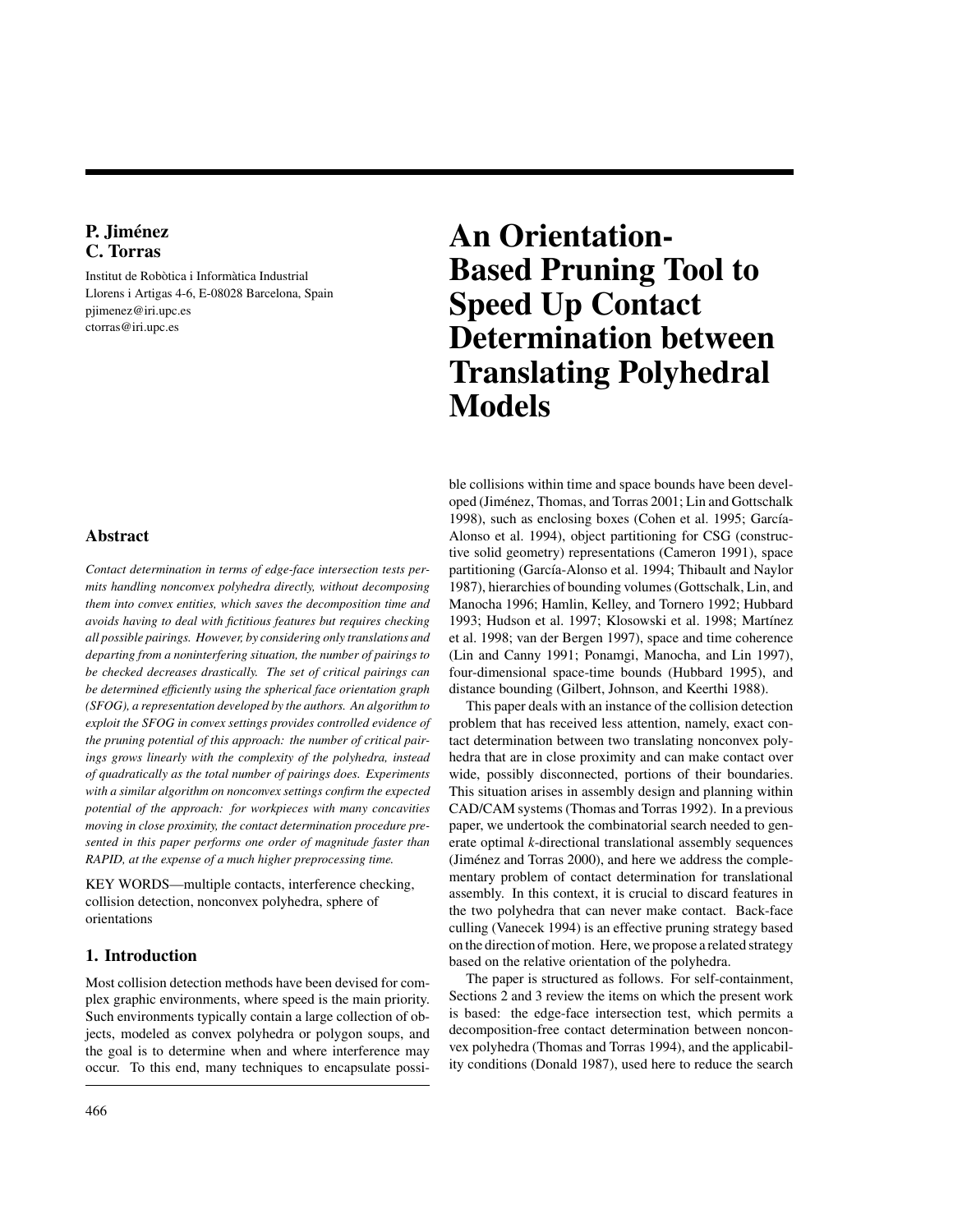for interfering features under arbitrary translational motion. Section 4 presents the spherical face orientation graph, a suitable representation for handling these conditions. This representation is exploited in Sections 5 and 6 to speed up contact determination in convex and nonconvex settings, respectively. Section 7 presents experimental results, and Section 8 draws some conclusions.

## **2. Edge-Face Intersection Test**

The boundaries of two polyhedra interfere if and only if at least one edge of one polyhedron intersects a face of the other one. Most contact and interference detection procedures require faces to be convex or triangulated. Others, like the classical crossings algorithm (Boyse 1979), work on nonconvex faces but require auxiliary geometric constructs, such as shooting a ray from the point of intersection and counting the number of crossings with the boundary edges.

The edge-face intersection test (Thomas and Torras 1994) works on the vertices of nonconvex faces directly, without introducing any auxiliary entity. This test is a combination of the two basic contact predicates (vertex-face and edge-edge), which correspond to the truth value (the sign) of two types of functions, computed as  $4 \times 4$  determinants of homogeneous vertex coordinates. A vertex-face (*v*-face) f predicate  $A_{v,f}$ is true if  $A_{v,f} = ||v_i v_j v_k v|| > 0$ , where  $\{v_i, v_j, v_k\}$  is an ordered set of vertices of f, and an edge-edge predicate  $\mathbf{B}_{e_m,e_n}$ is true if  $B_{e_m,e_n} = ||v_i v_j v_k v_l|| > 0$ , where  $v_i = \partial^+ e_m$ ,  $v_j =$  $∂<sup>-</sup>e<sub>m</sub>, v<sub>k</sub> = ∂<sup>+</sup>e<sub>n</sub>$ , and  $v<sub>l</sub> = ∂<sup>-</sup>e<sub>n</sub> (∂<sup>+</sup> and ∂<sup>-</sup> are the half$ boundary operators—in this case, they refer to the endpoints of the edges).

These functions (and their associated predicates) express incidence relationships between the primitives involved.  $A_{v,f} = 0$  means that vertex v lies on the plane that supports  $f$ , and the sign of this function, when different from zero, indicates on which of the two half-spaces defined by this plane v lies.  $B_{e_m,e_n} = 0$  means that the lines supporting the edges are either touching or parallel; other relative positions and orientations are expressed through the sign of this function.

For an edge  $e$  to intersect a possibly nonconvex face  $f$ , two conditions must simultaneously hold:

- Each endpoint of the edge must lie in a different halfspace of those defined by the plane supporting the face.
- The line supporting the edge must intersect the face.

The edge-face test checks these two conditions by evaluating the following composite predicate:

$$
(\mathbf{A}_{\partial^+ e,f} \oplus \mathbf{A}_{\partial^- e,f}) \wedge \left[ \bigoplus_{e_f \in \partial f} (\mathbf{A}_{\partial^+ e_f,f_e} \oplus \mathbf{A}_{\partial^- e_f,f_e}) \right]
$$
  
 
$$
\wedge (\mathbf{A}_{\partial^- e_f,f_e} \oplus \mathbf{B}_{e,e_f}) \Big],
$$

where  $\oplus$  is the XOR exclusive OR operator  $((a \oplus b) = (a \wedge b)$  $\overline{b}$ )  $\vee$  ( $\overline{a}$   $\wedge$  b)) and  $f_e$  refers to any plane containing edge e. To identify the right term with the second condition, note that the number of edges in the boundary of  $f$  that pierce one of the half-planes of  $f_e$  must be odd for the condition to hold. See Figure 1 and Thomas and Torras (1994) for further details. The predicate can be seen as an extension of Canny's (1987) disjunctive form to deal with nonconvex faces.

To test for interference between polyhedra, the above predicate has to be applied to the pairings consisting of edges of one polyhedron and faces of the other one. It suffices to determine one such pairing for which the predicate holds to report interference. But this search has a quadratic worst-case complexity: if no interference exists, all edge-face pairings have to be tested. Therefore, any technique that lowers the number of edge-face pairings to be considered will be welcome. This can be done if one assumes that the polyhedra are initially disjoint and translating, and that only the first edge-face pairing that may intersect needs to be reported.

# **3. Applicability Conditions and Their Use for Pruning Edge-Face Pairs**

Consider two disjoint polyhedra. If any relative motion between them is allowed, many contacts between the features of both polyhedra are possible (in particular, when the polyhedra are convex, every contact is possible). But if only translations are allowed, only certain contacts can arise. These contacts are said to be applicable. In the case of convex polyhedra, necessary and sufficient conditions for vertex-face and edgeedge applicability have been stated (Donald 1987) (see Fig. 2). For a given relative orientation between two polyhedra,

- The contact between a vertex  $v$  of one polyhedron and a face  $f$  of the other is applicable if and only if  $\forall v_i$  adjacent to  $v, \langle v_i, f \rangle - \langle v, f \rangle \geq 0$ .
- The contact between an edge  $e_m$  of one polyhedron and an edge  $e_n$  of another polyhedron is applicable if and only if  $k_a \neq k_b$ , where  $k_a$  = sign( $\langle T_1, f_p \rangle$ ) = sign( $\langle T_2, f_p \rangle$ ), and  $k_b$  =  $sign(\langle T_3, f_p \rangle) = sign(\langle T_4, f_p \rangle)$ , with  $f_p = e_m \times e_n$ (or the opposite direction, the choice is arbitrary) and  $T_i = s_i \cdot (f_i \times e_m)$ ,  $f_i$  adjacent to  $e_m$ ,  $T_j = s_j \cdot (f_j)$  $\times e_n$ ),  $f_i$  adjacent to  $e_n$ ;  $s_i$ ,  $s_j \in \{+1, -1\}$  such that  $T_l$ is oriented toward the interior of face  $f_l$ .

If the polyhedra are initially disjoint and translating, the interference test in the preceding section needs to be applied only to the edge-face pairings obtained from the applicability conditions as follows:

• From the vertex-face contact, any edge stemming from the vertex should be paired with the face.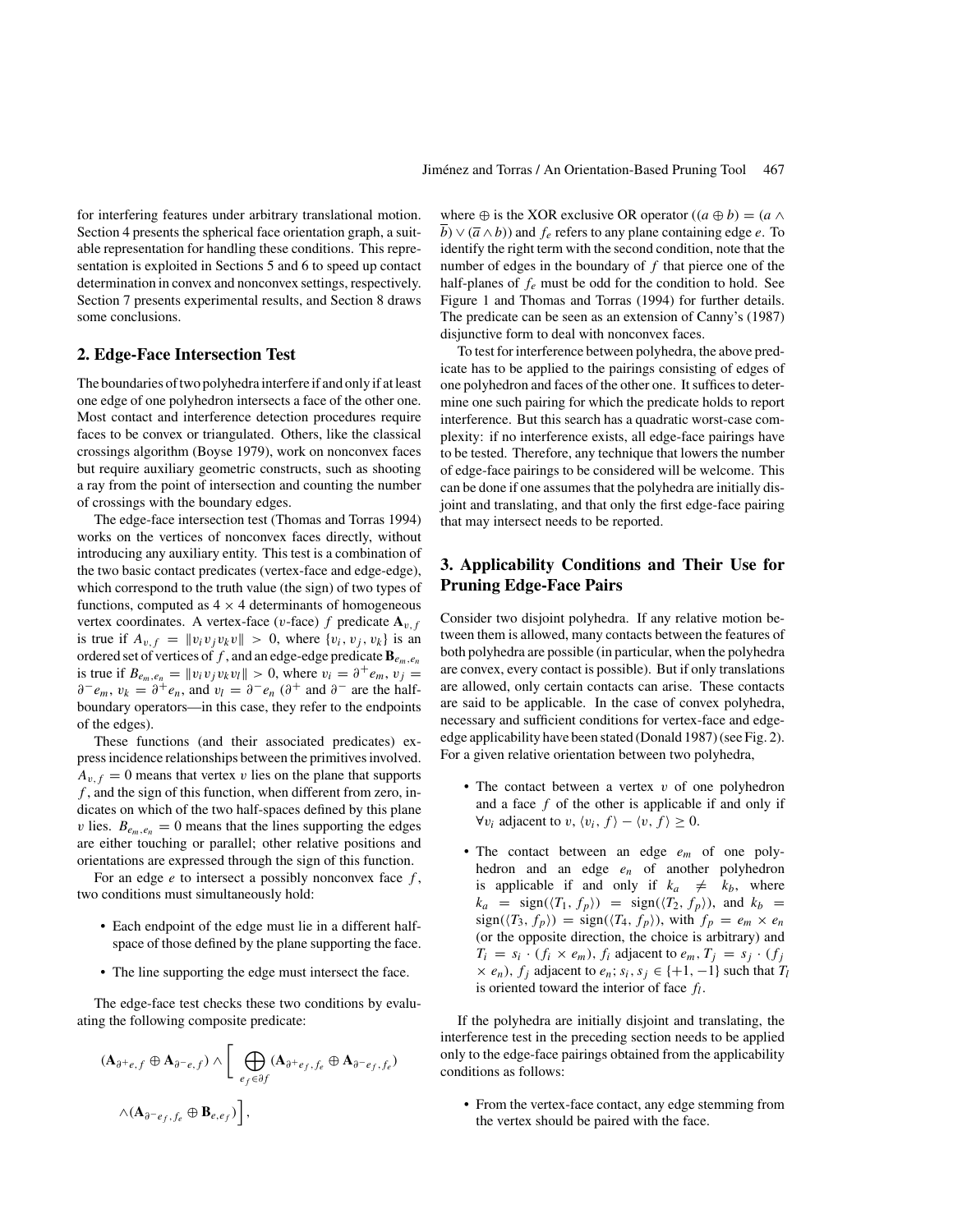



Fig. 1. (a)  $\mathbf{A}_{\partial^+e,f} \oplus \mathbf{A}_{\partial^-e,f}$  is true if and only if both endpoints of edge *e* lie on different sides of the supporting plane of face f. (b) Testing whether the line  $l_e$  supporting e cuts f is done by (b1) determining the set of boundary edges of f that intersect the arbitrary plane  $f_e$ ,  $\mathbf{A}_{\partial^+e_f, f_e}$   $\oplus \mathbf{A}_{\partial^-e_f, f_e}$  and (b2) counting the number of these edges that intersect the plane to the right (or to the left) of  $l_e$ . This number is odd (the XOR operator is used for parity testing) if and only if the second condition of the edge-face intersection test holds.



Fig. 2. (a) Applicable vertex-face contact, (b) applicable edge-edge contact.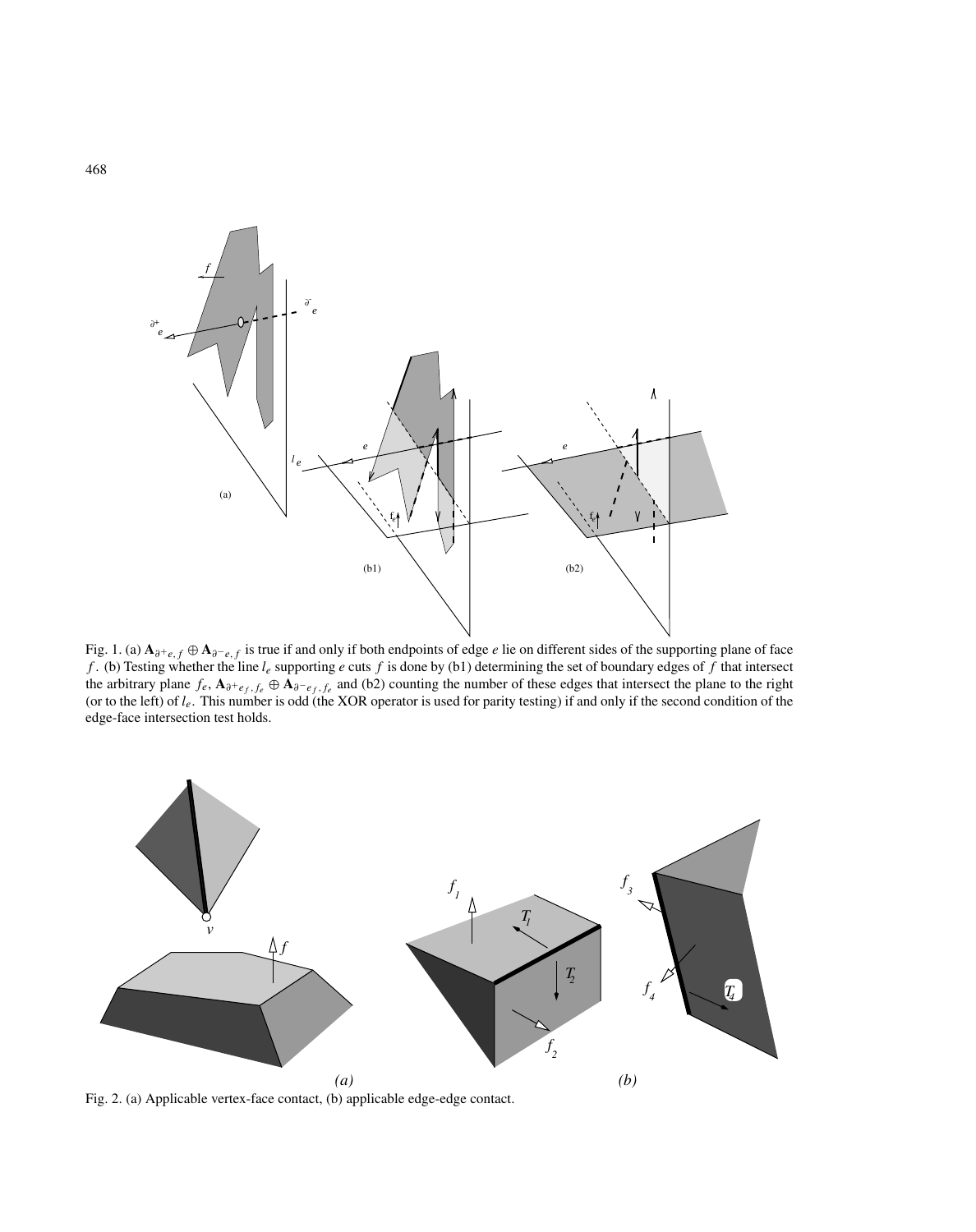• From the edge-edge contact, any face adjacent to an edge should be paired with the other edge.

Note that although some repeated pairings may be obtained, both types of applicability need to be considered, because otherwise some candidate pairings could be missed, as depicted in Figure 3.

In the convex case, the applicability conditions guarantee that the contact is possible. If the polyhedra are nonconvex, applicability expresses a necessary but not sufficient condition for contact. One has to talk about local applicability in the nonconvex case, as far as only the adjacent features are considered in the conditions, but other features of the polyhedra may prevent the locally applicable contact from being realized. Therefore, a distinction has to be made between (locally) applicable contacts and those that are also realizable. Figure 4 shows a locally applicable contact that is not realizable. Edge-face pairings arising from such a situation will be called false candidates.

# **4. A Suitable Representation for Detecting Applicable Contacts**

#### *4.1. Spherical Face Orientation Graph*

As shown in the preceding section, the applicability of contacts between surface features depends on the relative orientations of these features. Thus, a natural frame for representing applicability is the unit sphere of orientations. The Gaussian map of a given surface represents the surface normals as points on the unit sphere (Hilbert and Cohn-Vossen 1987; Horn 1984). The spherical face orientation graph (SFOG) extends this concept by representing edges and vertices of polyhedra and their adjacencies, as described next.

Faces are represented by nodes on this sphere. In fact, the node represents the orientation of the outward normal of the plane supporting the face, that is, that pointing outside the polyhedron.

Edges are represented by arcs. These arcs join nodes that correspond to faces sharing an edge. Geometric consistency is attained by placing these arcs on great circles of the sphere. In this way, the normals of the planes that define these great circles point in the same directions as the corresponding edges. Convex edges are represented by means of the minor arc, concave edges with the major arc. The representation, thus, characterizes the type of arc and is coherent with the criterion of considering the supplementary angle of the internal dihedrical angle between the faces. The arcs will be called convex or concave depending on the type of edge they represent.

A vertex is represented by the region enclosed within a cycle of convex arcs and nodes, corresponding to adjacent edges and faces. This region is well defined for convex vertices (where all the adjacent edges are convex). Nonconvex vertices have one or more nonconvex adjacent edges. For some

nonconvex vertices (pseudoconvex), it is possible to select a subset of adjacent convex edges that define locally a pyramid that contains all other adjacent edges (this pyramid is the local convex hull of the vertex). The convex arcs that correspond to these edges enclose a so-called convex subregion on the sphere.

Figure 5 shows how the three types of features of a polyhedron are represented on the SFOG for a convex vertex, and Figure 6 illustrates the concepts of convex subregion and local convex hull for a pseudoconvex vertex.

Correctness of this representation is proven in Jiménez (1998).

The SFOG is not unambiguous: a polyhedron may not be reconstructed from this representation, neither in size nor completely in shape, as shown in Figure 7. Nevertheless, although this ambiguity may be a drawback for certain applications, it is not a problem for the purposes pursued here. The point is that the SFOG representation preserves those geometric relations that are relevant for the applicability conditions.

## *4.2. Pairing of Applicable Features Using the SFOG Representation*

By superimposing the SFOG of one polyhedron on the central symmetric image of the SFOG of another polyhedron (see Fig. 8), a compact representation is obtained from which the vertex-face and edge-edge applicability relationships can be directly determined:

- 1. *Convex vertex-face applicability.* A given node falls into a certain region if and only if the contact between the vertex represented by the region and the face represented by the node is applicable (Fig. 9).
- 2. *Nonconvex vertex-face applicability.* A given node falls into a certain convex subregion if and only if the contact between the vertex whose local convex hull is represented by the convex subregion and the face represented by the node is locally applicable (Fig. 10).
- 3. *Edge-edge applicability.* Two convex arcs of different SFOGs intersect if and only if the contact between the corresponding edges is (locally, in the nonconvex case) applicable (Fig. 11).

All the properties of applicability relations are adequately reflected in the representation. For example, the existence of at least one applicable vertex per face is captured by the fact that each node falls in at least one region, and the lack of applicable faces for a given vertex shows up in that the corresponding region would contain no nodes. An important difference between the SFOGs of convex and nonconvex polyhedra has to be stressed: in the convex case, the regions corresponding to the vertices constitute a partition of the spherical surface, whereas for nonconvex polyhedra, the convex subregions cover the sphere and may overlap. This means that in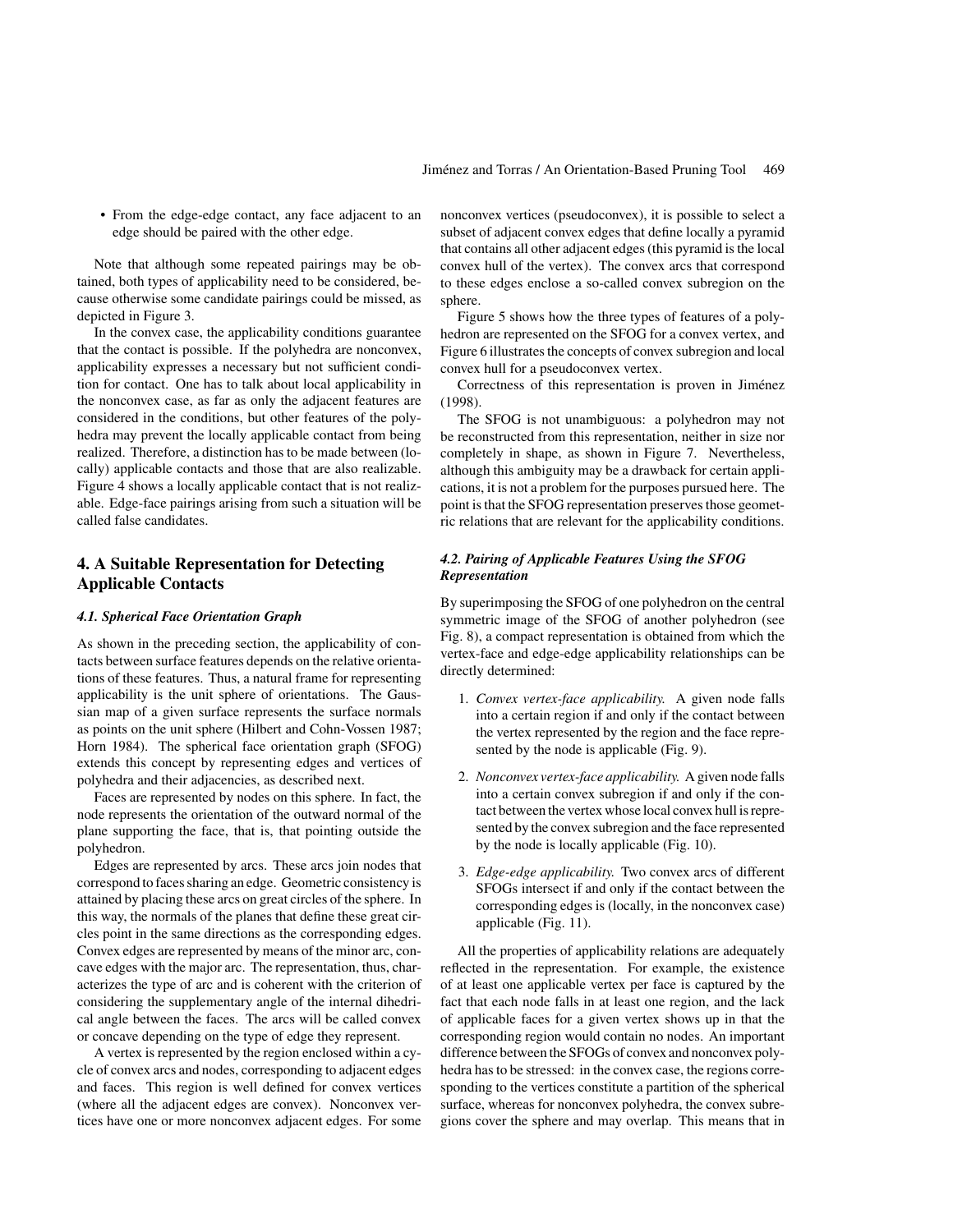

Fig. 3. (a) The candidate pairing  $e-f$  can only be obtained from the applicable  $v-f$  pair as no edge in the boundary of f can contact the edges stemming from the vertex, (b) the candidate  $e$ - $f$  can only come from the applicable  $e$ - $e'$  pair as no endpoint of either edge can contact the faces adjacent to the other edge.



Fig. 4. A locally applicable but not realizable vertex-face contact.



Fig. 5. Representation of polyhedral features on the spherical face orientation graph: a vertex  $v$  is represented by region  $r_v$ , its adjacent faces f, g, and h by the nodes  $n_f$ ,  $n_g$ , and  $n_h$ , and the adjacent edges m, n, and o by the arcs  $a_m$ ,  $a_n$ , and  $a_o$ .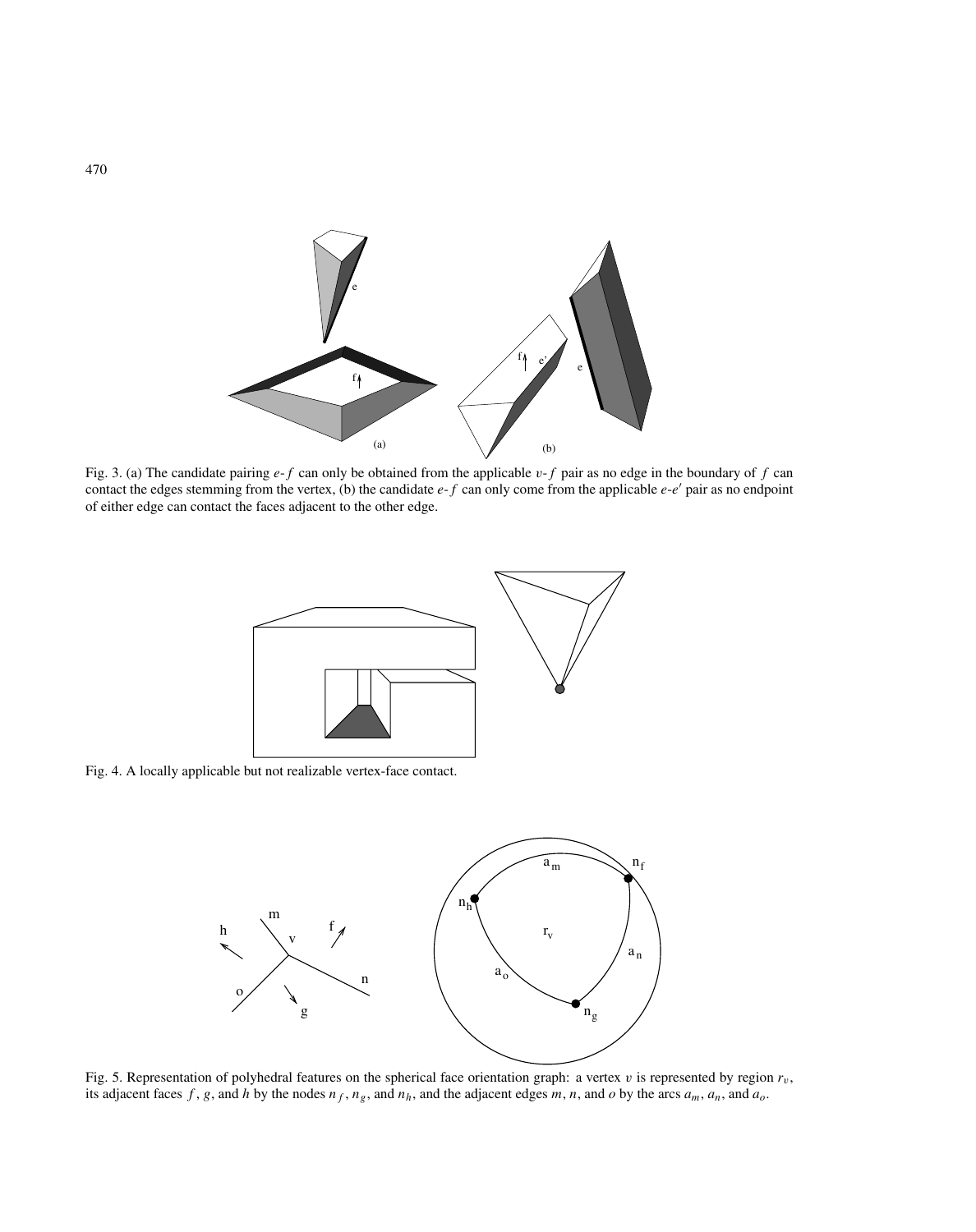

Fig. 6. (a) A pseudoconvex vertex, (b) its local convex hull, and (c) the corresponding convex subregion.



Fig. 7. Different polyhedra will have the same representation on the spherical face orientation graph if the relative orientations of the faces and adjacency relationships are preserved.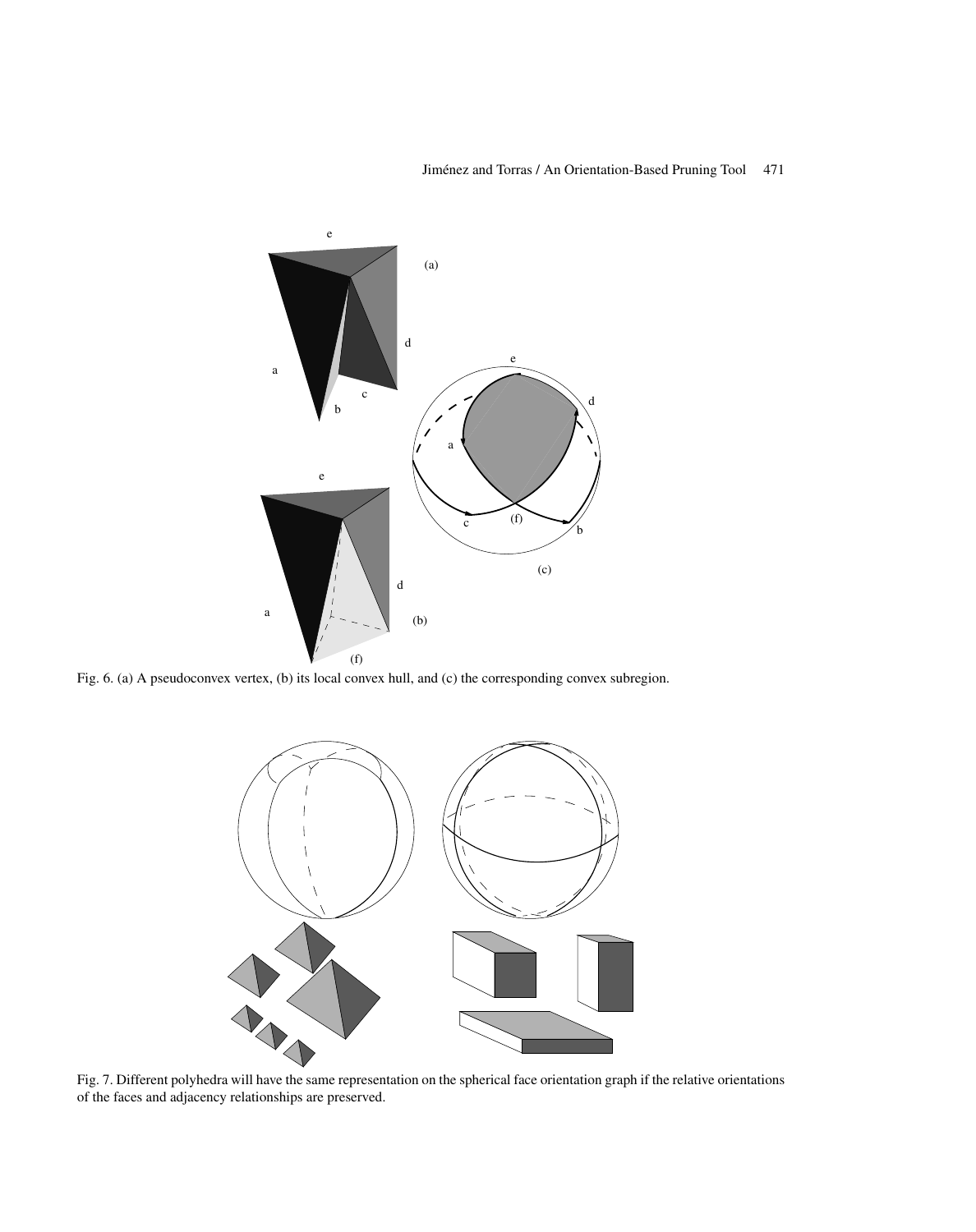

Fig. 8. Overlay of the spherical face orientation graphs (SFOGs) corresponding to two polyhedra in order to obtain a compact representation that allows one to determine the applicability relationships. The SFOG of the rectangular prism below (heavy lines) is combined with the central symmetric image of the SFOG of the tetrahedron above (fine lines).



f and  $\sum_{n=1}^{\infty}$  $n_1 \qquad n_3 \qquad n_1$ 1 2 3  $\mathbf{n}_\text{f}$  $n_3^{\bullet}$  2  $n_2$ 

Fig. 10. An applicable vertex-face contact, where the vertex v is pseudoconvex. The node  $n_f$  corresponding to the face  $f$  is contained in the convex subregion corresponding to the local convex hull of the vertex.

Fig. 9. An applicable vertex-face contact, where the vertex is convex.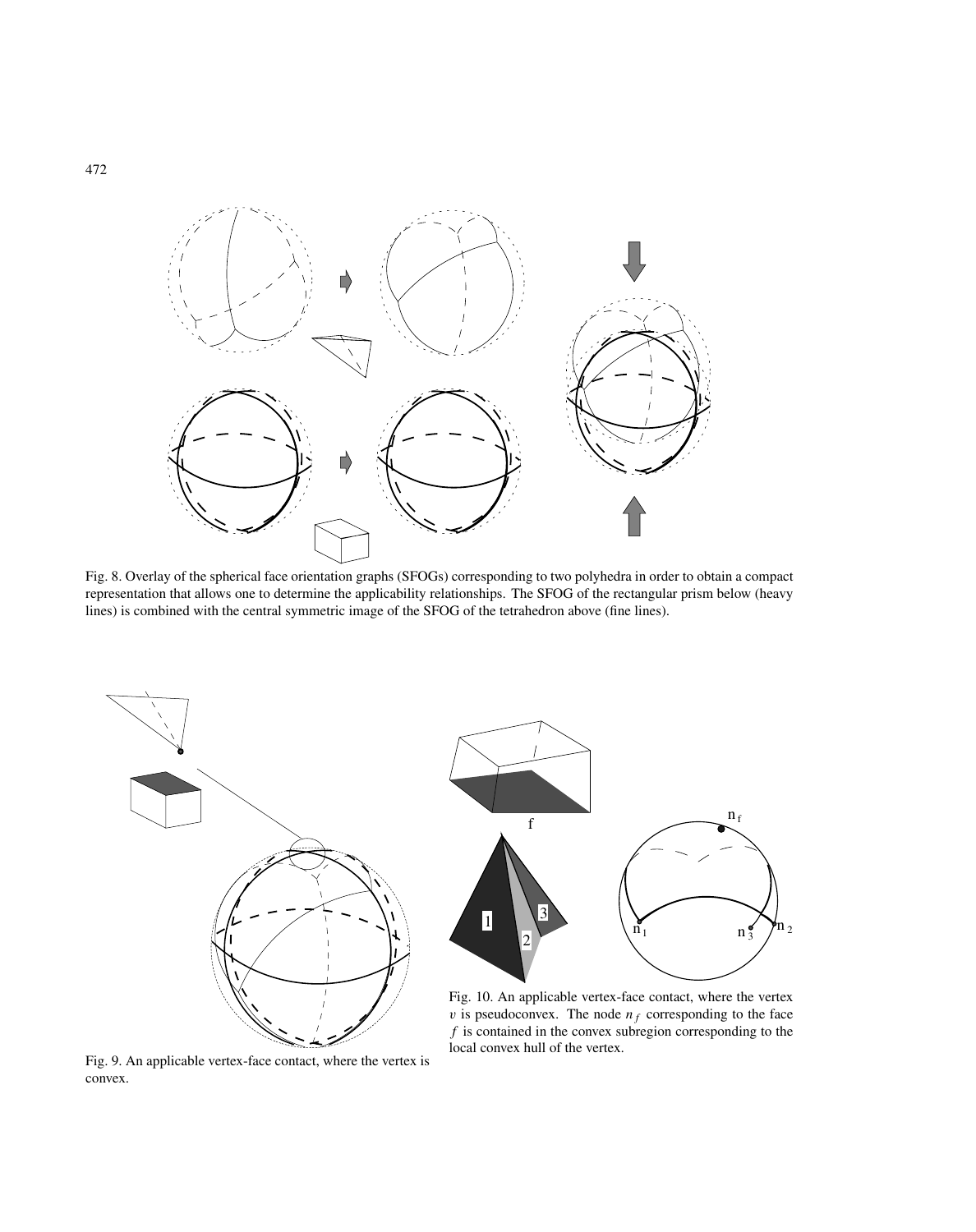

Fig. 11. Two examples of applicable contact between edges. The corresponding arcs intersect.



Fig. 12. For nonconvex polyhedra, situations may exist in which the same face is simultaneously applicable to several vertices: the corresponding node is contained in the common area of the overlapping convex subregions of these vertices.

the latter case, a given face may be simultaneously applicable to various vertices if the node that represents this face lies inside the intersection of the corresponding convex subregions. Figure 12 shows one such situation.

The next step is to develop an algorithm to obtain all the applicable feature pairs efficiently.

## **5. The Convex Case**

The amount of pruning that can be done becomes particularly evident in the convex case. Therefore, a simple algorithm has been developed and implemented for the situations in which the polyhedra are known to be convex. This algorithm considers nodes of one SFOG and regions of the other one and performs the node-in-region inclusion and the arc-crossings tests.

The data structures used in the algorithm are as follows:

- Input graphs
	- **–** The SFOGs
	- **–** A cycle graph (in which nodes correspond to vertices of one polyhedron)
- Output vectors
	- **–** FACE\_APP[<node>] recording the face-vertex applicability relationships
	- **–** EDGE\_APP[<arc>] recording the edge-edge applicability relationships
- Processing lists
	- **–** OPEN\_NODES
	- **–** OPEN\_ARCS

A brief description of procedures and functions is needed for the clear understanding of the algorithm. The procedure *ordered\_intersection (node, &EDGE\_APP)* finds every intersection of arcs stemming from *node* with the arcs of the cycle in which *node* lies and appends these intersections to EGDE\_APP. The *arc\_intersection(arc, cycle, edge)* function finds the intersection between *arc* and the arcs of *cycle* different from *edge*, which is known to have been crossed by *arc* in entering *cycle*. The function *Succ\_Arcs(node)* returns the arcs that "point out of" *node*, in the sense that although we are exploring an undirected graph, certain directions of the arcs are implicitly imposed as some nodes are explored before others and we want to avoid exploring a given arc in both directions. The function *succ\_node(arc)* returns the unexplored extreme node of *arc*, and *succ\_cycle(edge, arc)* returns the cycle that cobounds *edge* and where *arc* is "pointing to" (in the sense that the other cobounding cycle will either contain the node such that  $arc \in Succ\_Arcs(node)$  or will already have an arc intersected by *arc*). Finally, the function *last(EDGE\_APP[arc])* returns the last arc intersected by *arc*.

The algorithm starts at a given point, which can be considered without loss of generality as a "north pole," and travels over the sphere toward the "south" in a spiral-like fashion. Thus, it can be considered a greedy or breadth-first algorithm (Pearl 1984).

### **SFOG Search Algorithm (Convex Polyhedra)**

Choose North-pole; Find North-region ⊃ North-pole; FACE\_APP[North-pole]:= North-region; North-pole  $\rightarrow$  OPEN\_NODES; while (OPEN\_NODES  $\neq \emptyset$ ) or (OPEN\_ARCS  $\neq \emptyset$ )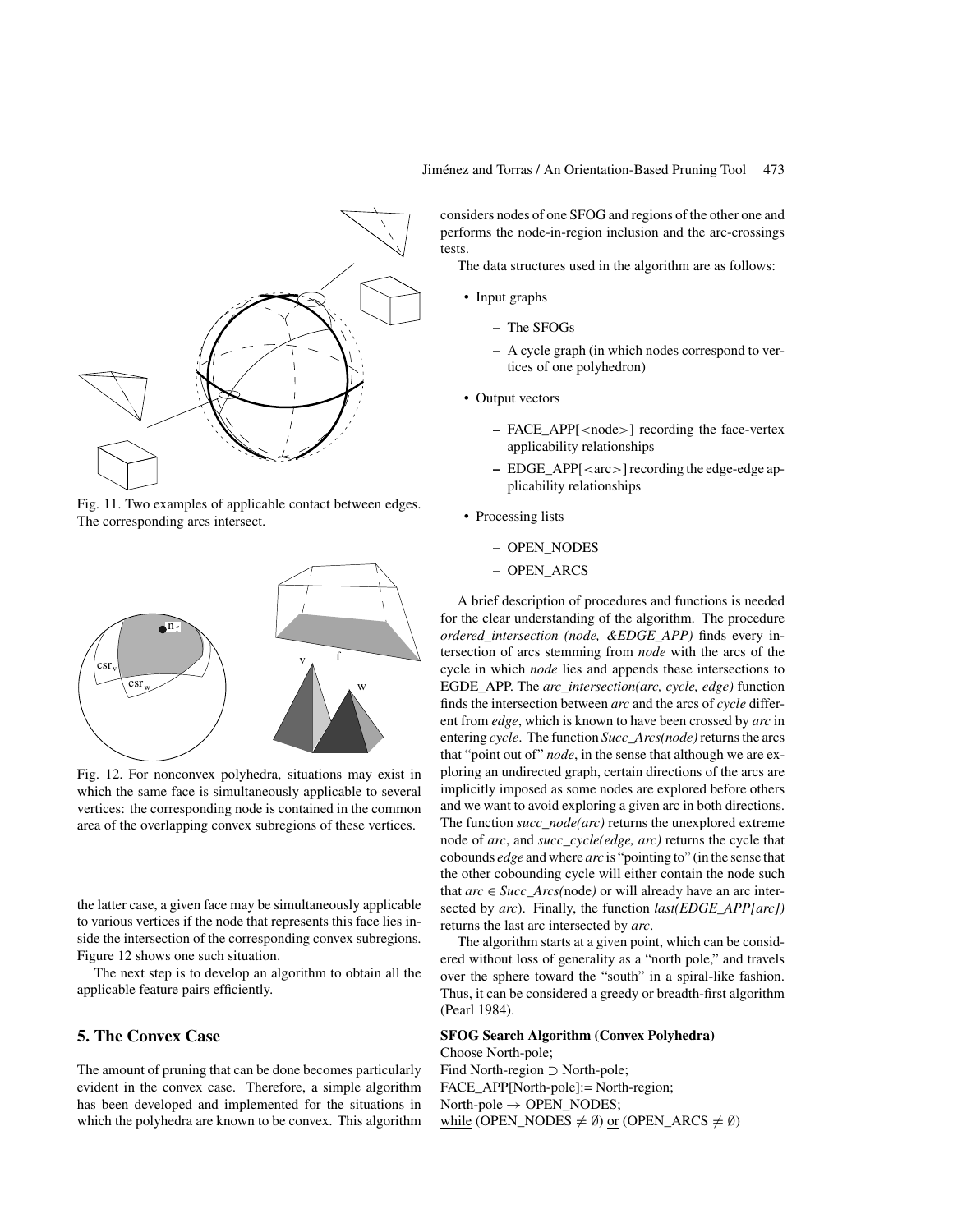while (OPEN\_NODES  $\neq \emptyset$ ) node ← OPEN\_NODES; ordered\_intersection(node, &EDGE\_APP); for every  $a \in Succ\_Arcs(node)$ if  $EDGE_APP[a] = \emptyset$  then if FACE APP[succ\_node(a)]=  $\emptyset$  then FACE APP[succ\_node(a)]:= FACE\_APP[node];  $succ\_node(a) \rightarrow$  OPEN\_NODES; endif else  $a \rightarrow$  OPEN\_ARCS; endif endfor endwhile while (OPEN\_ARCS  $\neq \emptyset$ ) arc ← OPEN\_ARCS;  $edge :=$  last(EDGE\_APP[arc]); cycle := succ\_cycle(edge, arc); s := arc\_intersection(arc, cycle, edge); if s=∅ then if FACE\_APP[succ\_node(arc)] =  $\emptyset$  then FACE\_APP[succ\_node(arc)] := cycle;  $succ\_node(arc) \rightarrow$  OPEN\_NODES; endif else  $EDGE_APP[arc] \leftarrow s;$  $arc \rightarrow$  OPEN\_ARCS; endif endwhile endwhile

Complexity of this algorithm is linear in the output. A worst case can be found in which the size of this output is quadratic due to edge-edge applicability relationships (when the number of edges bounding a face of polyhedron  $P$  is  $O(n_P)$  and the number of edges applicable to each of them is  $O(n<sub>O</sub>)$ , but it is attached to a very specific geometry in which a large number of vertices are coplanar. If vertices are in general position, the number of edges applicable to the boundary of a face is bounded by a constant and the output complexity becomes linear in the input.

The algorithm was implemented and applied to pairs of polyhedra with a given relative orientation. Experimental results displaying the computational savings obtained by running this algorithm previously to the contact determination test are reported in Section 7.1.

# **6. Nonconvex Polyhedra: A Conservative Pruning**

For the case of nonconvex polyhedra, convex subregions have to be identified and arc crossings of two kinds (between convex arcs of the same SFOG and between convex arcs of different SFOGs) have to be distinguished. The algorithm has to perform three main tasks: detect arc crossings, detect regions overlap, and detect node-in-region inclusions. At the base lies the arc-crossings detection procedure. It consists of applying a modified version of segment intersection detection algorithms through plane sweeping, such as those that will be reviewed in Section 6.1. These algorithms have to be adapted for treating arcs on the sphere instead of segments in the plane: the sweep with a vertical line is replaced by a sweep with a meridian. As in the case of line segments, the arcs are monotone in the direction of the sweeping, and every two arcs intersect at most once. The partial ordering that the sweep induces on the arcs is used to keep track of the regions that are being swept, and this in turn allows one to perform the other two tasks of region overlap and node-in-region inclusion detection. In fact, these two steps are merged together, as far as the aim of the region overlap detection step is to allow one to know in which regions a given node lies, that is, which vertices are simultaneously applicable with respect to the same face.

The need to eliminate nonconvex arcs, since they are never applicable, implies that we must deal with the most general setting of the red-blue segment intersection and nodein-region inclusion detection problems: not only monochromatic (i.e., belonging to the same SFOG) arc intersections will appear but also disconnected nodes, arcs, and regions. A simple example, depicted in Figure 13, shows how a region representing a vertex may be entirely disconnected from the neighboring features when nonconvex arcs are discarded.

## *6.1. Line Sweep Algorithms for Red-Blue Segment Intersection Detection*

Consider a set of line segments in the plane. A common strategy for detecting all the intersections between them consists of applying the so-called plane sweep technique (also known as the line sweep or sweep line technique), as generically described in Preparata and Shamos (1985). A sweep line, assumed without loss of generality to be vertical, is swept through the whole plane. At a given instant, the sweep line is intersecting some segments of the considered set. All the segment intersections to the left of the sweep line have already been computed and will not be affected by subsequent intersections to the right. The sweep line introduces in a natural way an adjacency relationship between the segments it intersects. This allows one to consider for intersection only the adjacent segment pairs (contrary to the brute-force approach, which considers all possible pairings). These adjacency relationships change each time a segment endpoint is encountered or two segments intersect. Therefore, the continuous sweep process can be discretized by means of the event point schedule (i.e., the sequence of abscissas that correspond to the segments' endpoints as well as the intersection points) and the structure that maintains the sweep line status will allow for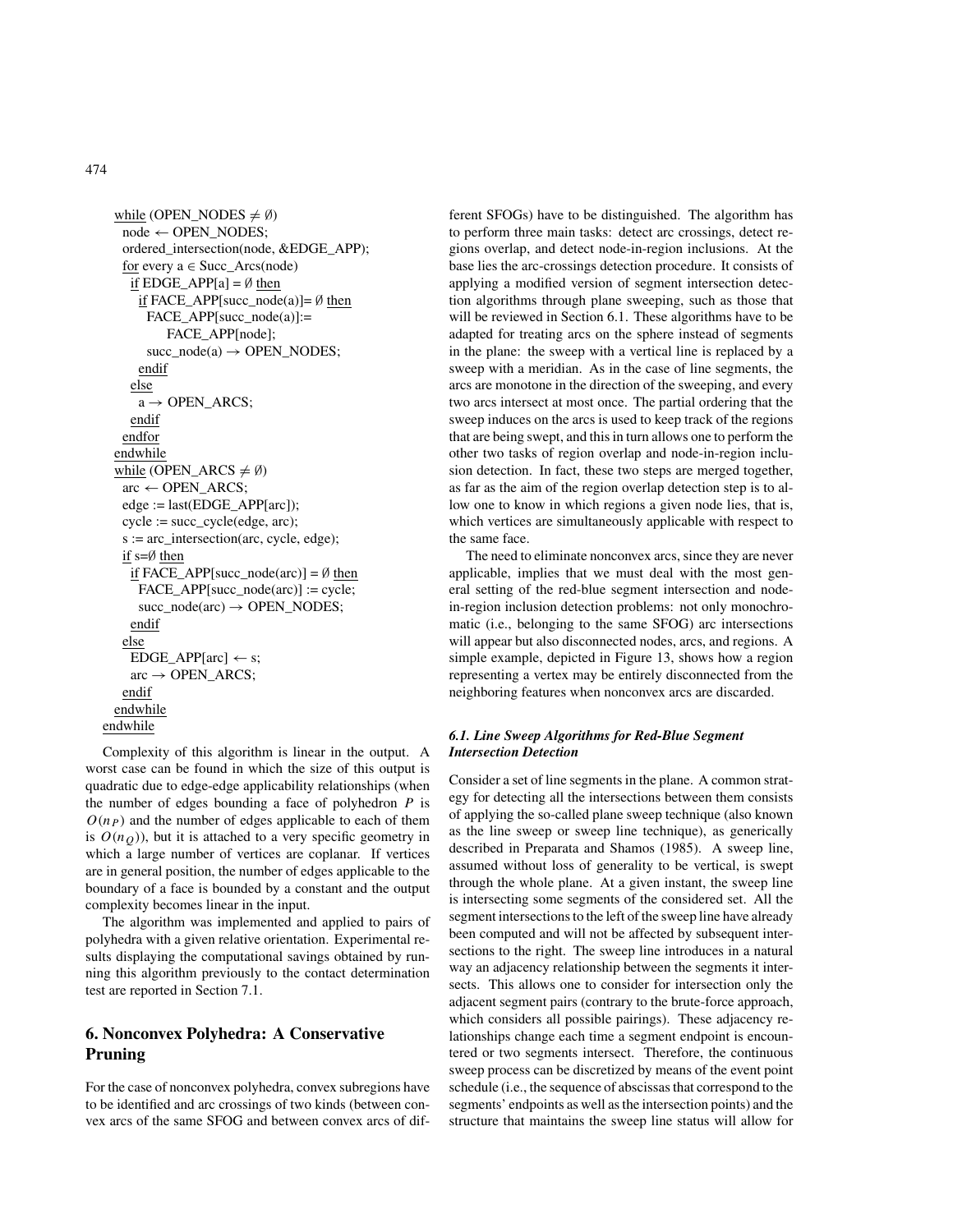

Fig. 13. The nodes and arcs (shown with dashed lines) of the region that represents  $v$  are disconnected from the remaining part of the spherical face orientation graph if the nonconvex arcs are eliminated. The nodes that correspond to faces of the polyhedron are shown as small ellipses. (a) Front view, (b) rear view.

queries concerning adjacency relationships (i.e., segment intersection candidates).

The best solution, from the point of view of efficiency, is to make use of algorithms specially devised for the case in which monochromatic intersections exist but do not have to be computed. Agarwal and Sharir (1990) described an algorithm that reports all red-blue intersections between line segments in time  $O((n_r\sqrt{n_b} + n_b\sqrt{n_r} + n_b\sqrt{n_r}))$  $(k_{r-b})\log(n_r + n_b)$ ). This complexity was improved in Agarwal (1990) to overall  $O(n^{4/3} \log^{(\omega+2)/3} n + k_{r-b})$  time and using  $O(n^{4/3}/\log^{(2\omega+1)/3} n)$  space, where  $\omega$  is a constant < 3.33 and  $n = n_r + n_b$ , by applying a divide-and-conquer strategy. This algorithm is deterministic; using random-sampling techniques, an expected time of  $O(n^{4/3} \log n + k_{r-b})$  was obtained (Agarwal 1990).

Using recently developed data structures that allow one to maintain a partial order on the line segments, an expected time of  $O((n + k_{r-h})\alpha(n)\log^3 n)$  can be obtained for the case in which the sets of red and blue segments are connected (Basch, Guibas, and Ramkumar 1996). If red and blue segments are grouped into  $c_r$  and  $c_b$  connected components, the time becomes  $O((c_b n_r + c_r n_b + k_{r-b}) \log^3 n\alpha(n))$ . The main idea of this approach consists of considering the red and blue arcs intersecting the sweep line at a given instant grouped into blocks, so that only the bottom segment has to be tested for intersection against the top segment of the contiguous block. The crucial issue is to guarantee that at every instant, the extremes of each block are correctly updated. This means that besides the events attached to the endpoints of each segment and the purple intersections, some monochromatic intersections have to be scheduled. The wise use of data structures that combine the features of binary trees and heaps permits restricting these monochromatic intersections to a small subset of the whole. Further details on this algorithm and its use for detecting the applicable edge-edge pairings can be found in Jiménez (1998), who provided the means of determining efficiently the node-in-region inclusions during the same sweep on the sphere using the same grouping of arcs into blocks along the sweep line.

This solution appears to be very attractive from the point of view of complexity, and the algorithm is not very difficult to implement. Nonetheless, the use and maintenance of the involved sophisticated data structures is highly time consuming, which renders this algorithm less efficient than a naive strategy (described in the following section) when applied to objects of moderate complexities (as those used in our test bed). It is worth mentioning, however, that the savings in arc intersection tests increases faster than the burden of data structure management, implying that there exists a threshold scene complexity beyond which the sophisticated algorithm would always outperform the naive one (Jiménez 1998).

## *6.2. Naive Sweep Algorithm for Red-Blue Intersection Detection on the Sphere*

It is straightforward to adapt the plane sweep principle to the sphere: the vertical sweep line is replaced by a sweep meridian and the sweep begins at an arbitrary point (as we cannot speak of a "leftmost" point) and proceeds eastward (as the plane sweep from left to right). As in the planar case of line segment intersection detection, two arcs will intersect at most at one point, and monotonicity is ensured: one arc cannot intersect the sweep meridian at more than one point simultaneously.

Each time the sweep meridian arrives at the western endpoint of an arc  $a[i]$ , this arc is tested for intersection with all the active arcs (i.e., arcs currently intersected by the sweep meridian) of opposite color  $L_{\overline{c}[i]}$  and included in the list of active arcs  $L_{c[i]}$  (c[i] denotes the color of a[i]). As soon as the eastern endpoint of an arc is reached, that arc is deleted from the active list. In this way, every purple intersection will be detected exactly once. A pseudocode transcription of this simple algorithm is presented:

## **Naive SFOG Search Algorithm (Nonconvex Polyhedra)**

Preprocessing: Order the 2n endpoints e[i] by increasing meridian value. Let a[i] be the arc with endpoint e[i] and c[i] its color.

for  $(i = 1..2n)$  do if  $(e[i]$  is a western endpoint) then <u>for</u> (all  $a' \in L_{\overline{c}[i]})$  <u>do</u>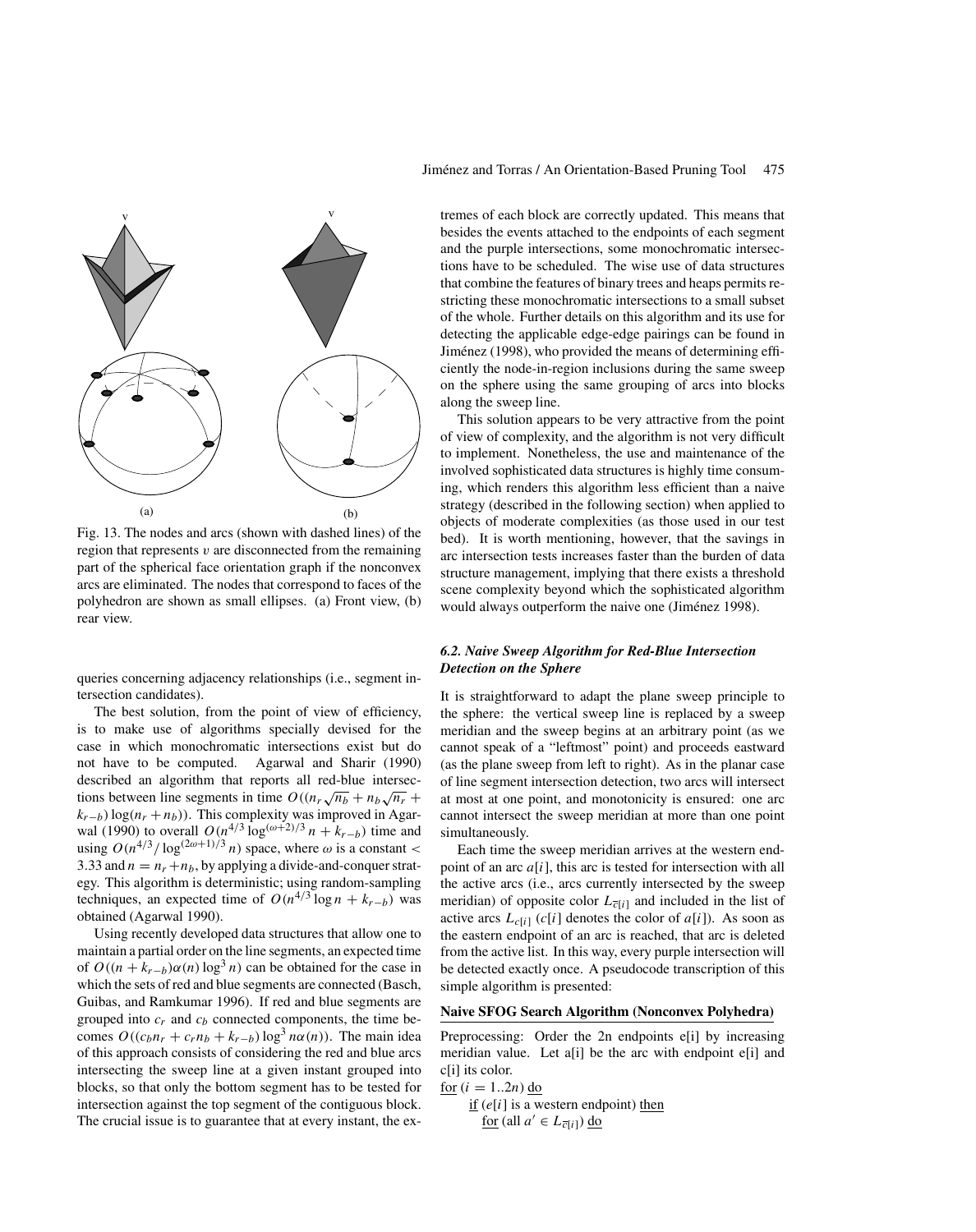```
<u>if</u> (a[i] ∩ a') then
            report purple intersection
    endif
endfor
 insert(a[i], L_{c[i]})else
 delete(a[i], L_{c[i]})
```

```
endfor
```
endif

As mentioned before, the "first" endpoint is an arbitrary choice and, at this first instant, no lists of active arcs exist. Therefore, a second sweep will have to be performed to take into account all the purple intersections with arcs that are still active after the last endpoint. Figure 14 depicts the purple intersections that can be detected along the first sweep and those that cannot be determined if no second sweep is performed.

As for node-in-region inclusions, they are computed during the same sweeping operation: each region defines an interval on the sweep line, and it has to be determined which intervals of the opposite color include the current endpoint. Each interval is defined by the upper and lower arcs bounding the region at every instant. Regions begin and end at given (not necessarily all) endpoints. The regions a, say, red node belongs to are computed by determining the blue arcs that cut the sweep line above this node and then finding out whether the regions underneath these arcs are also bounded by arcs that cut the sweep line below that node.

## **7. Experimental Results**

Consider the three algorithms:

- Algorithm A follows the brute-force approach of testing all possible edge-face pairings.
- Algorithm B consists of the specific SFOG search procedure for convex polyhedra (Section 5) followed by interference tests for the resulting edge-face pairings.
- Algorithm C consists of the naive SFOG search procedure for nonconvex polyhedra (Section 6) followed by interference tests for the resulting edge-face pairings.

For comparison purposes, these three algorithms were implemented and experiments carried out over two sets of nonintersecting pairs of polyhedra, convex and nonconvex. The data structure that stores the polyhedra is basically a geometric description of faces (coordinates of their vertices and supporting planes), and the topological information is contained in an adjacency matrix. This structure captures implicitly the information about the edges, which leads to certain inefficiency when this information has to be made explicit. Mainly, this means that every edge is counted twice when the whole polyhedron is examined, which could be avoided using another structure such as the doubly connected edge list (Preparata and Shamos 1985). Nonetheless, the results are suitable for comparison purposes, as the same data structure constitutes the input in all three cases.

#### *7.1. Convex Polyhedra*

Despite the fact that general polyhedra (i.e., both convex and nonconvex) are the target of our pruning strategy, we first restrict our test bed to convex solids. This permits testing the algorithm in Section 5 and assessing the pruning potential of the strategy in a controlled setting. Convex polyhedra allow one to design situations that cover the range from a high degree of pruning (such as in polyhedra that approximate spheres) to almost none (such as in prisms of a high degree) without the distortions due to false candidates. The convex polyhedra used in the experiments range from the tetrahedron to a polyhedral approximation of the sphere with 128 triangular faces, and include other regular and semiregular polyhedra, pyramids, prisms, and so on.

Experiments show that it is worthwhile to perform pruning when the polyhedra become complex and that the threshold lies at a relatively low level. Results are displayed in Figures 15, 16, and 17 (note that a logarithmic scale is used). In Figure 15, the number of candidate edge-face pairs before and after pruning are displayed for different relative orientations of the polyhedra. Although this number grows quadratically (linearly in the logarithmic scale) if all possible pairings have to be considered, the savings derived from pruning reduce this growth to a linear one. Execution times in Figure 16 correspond to a SG O2 workstation, 180 Mhz, 192 MB RAM, SPEC int95 4.8, SPEC fp95 5.4. As can be seen, savings in computational time attain various orders of magnitude. Computation of the applicable feature pairings and pruning needs to be done only once, whereas the polyhedra maintain their relative orientations. Even if the time to perform these computations is included, the total time is less than that needed by algorithm A as the polyhedra become more complex, as shown in Figure 17.

#### *7.2. Nonconvex Polyhedra*

Algorithms A and C were tested on a set of nonconvex polyhedra ranging from a pentahedron (with only one concave edge, i.e., a pyramid with a V-shaped base) to an hour-glass-shaped polyhedron (160 edges, including 32 concave ones). The results are displayed below. Figure 18 shows a drastic reduction in the number of edge-face intersection tests to perform for the considered objects. Figure 19 displays the execution times of algorithms A and C, the latter without and with the preprocessing step. We have to insist that this preprocessing has to be done only once. Once again, a logarithmic scale is used in both figures.

Next, we carried out some experiments to assess the scalability of the approach and to compare its performance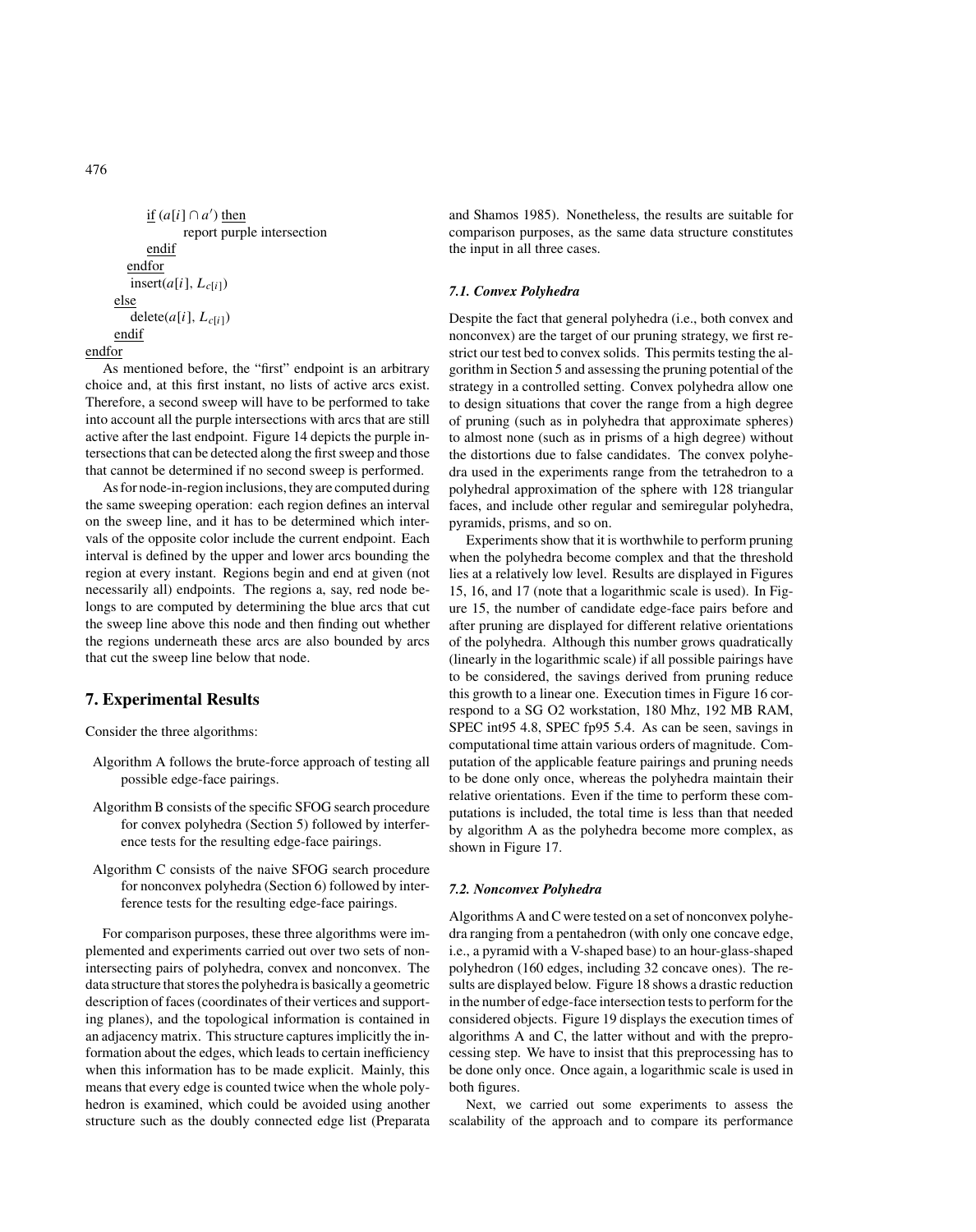

Fig. 14. Plane analog of the spherical sweep. Red and blue arcs are depicted as dotted and solid segments. Some of them  $(a,$ b, c, m, n, o) begin before or at the last event point  $n_t$  and end after the first one  $n_1$ . These segments are activated during the first sweep from  $e[1]$  to  $e[2n]$ , where some purple intersections can already be detected (marked with a small square), and their intersections with the segments that had ended before they were generated (marked with an empty circle) can only be detected during a second sweep. Numbers indicate the order in which the intersections are computed.



Fig. 15. Comparison between the total number of edge-face tests to perform without applicability pruning, that is, algorithm A (\*), and with a previous pruning step, that is, algorithm B  $(\triangle)$ .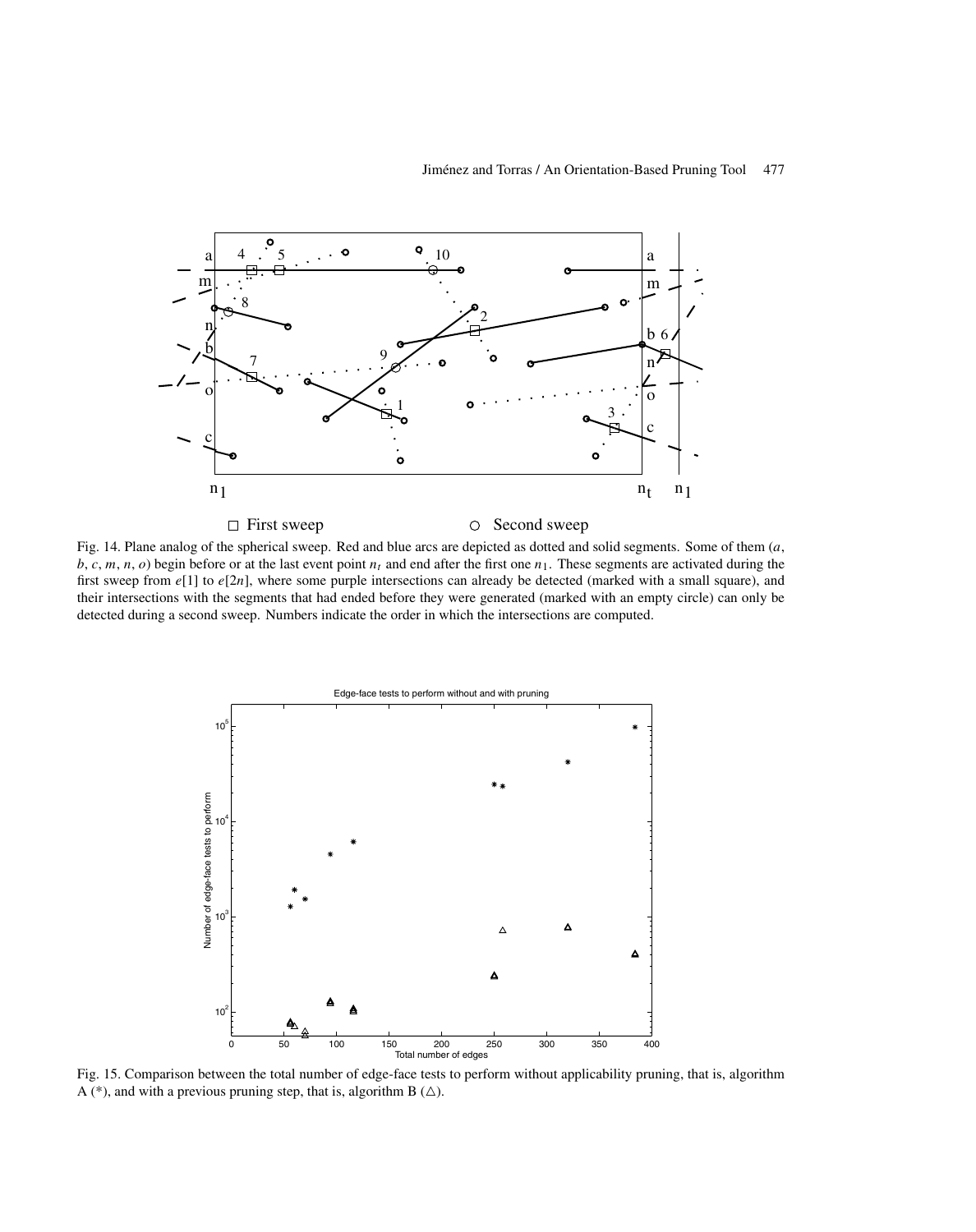

Fig. 16. Comparison of execution times of algorithm A (\*) and the interference part of algorithm B  $(\triangle)$ .



Fig. 17. Comparison of execution times of algorithm A (\*) and algorithm B including preprocessing time (∇). Note that with preprocessing added, B outperforms A even for low complexities. The different results for each pair of polyhedra correspond to different relative orientations.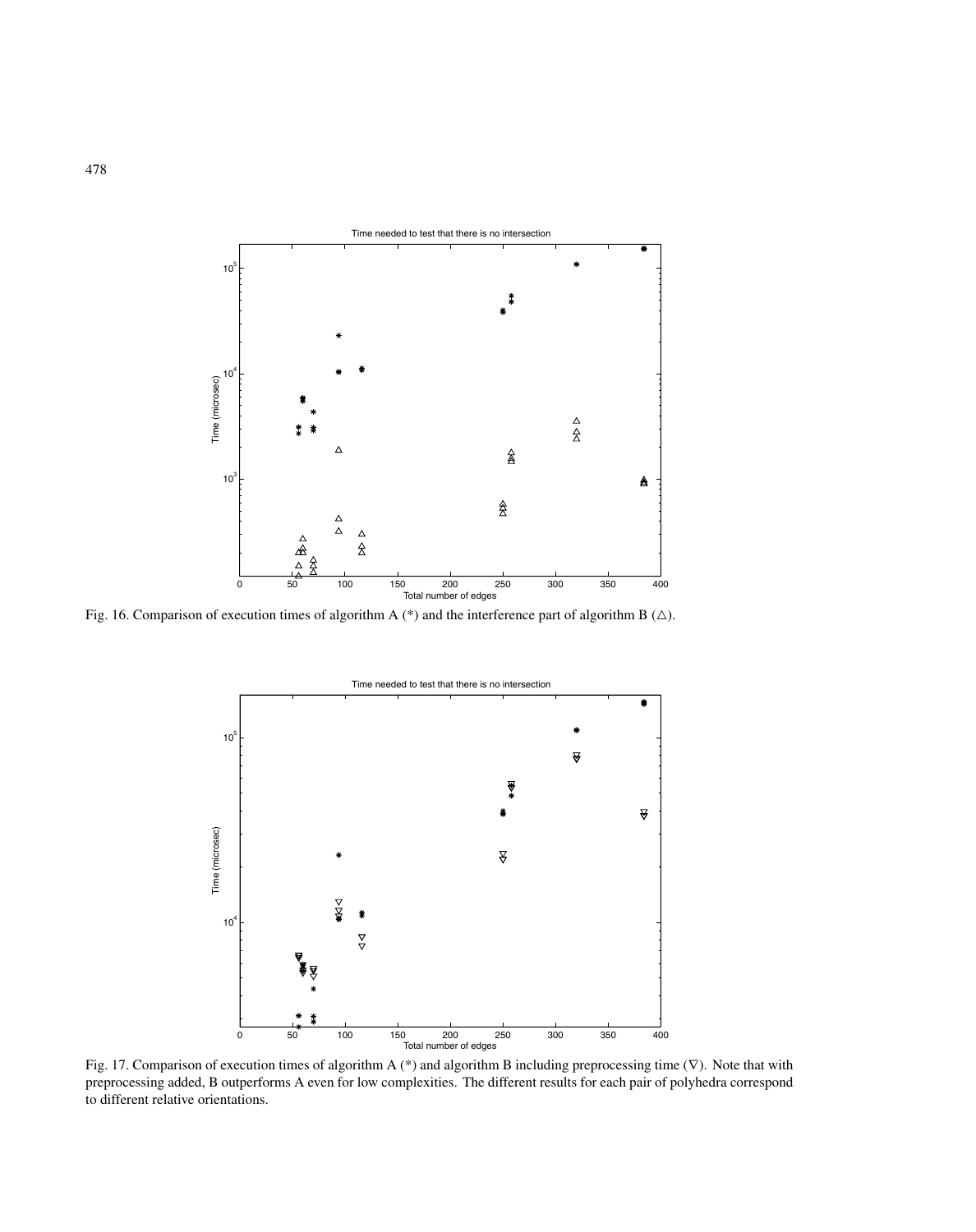

Fig. 18. Comparison between the total number of edge-face tests to perform without applicability pruning, that is, algorithm A (\*), and with a previous pruning step, that is, algorithm C ( $\square$ ), in settings that include only nonconvex polyhedra.



Fig. 19. Comparison of the execution times of algorithm A (\*) and algorithm C ( $\Box$ ) with a previous pruning step ( $\diamond$ ) in settings that include only nonconvex polyhedra.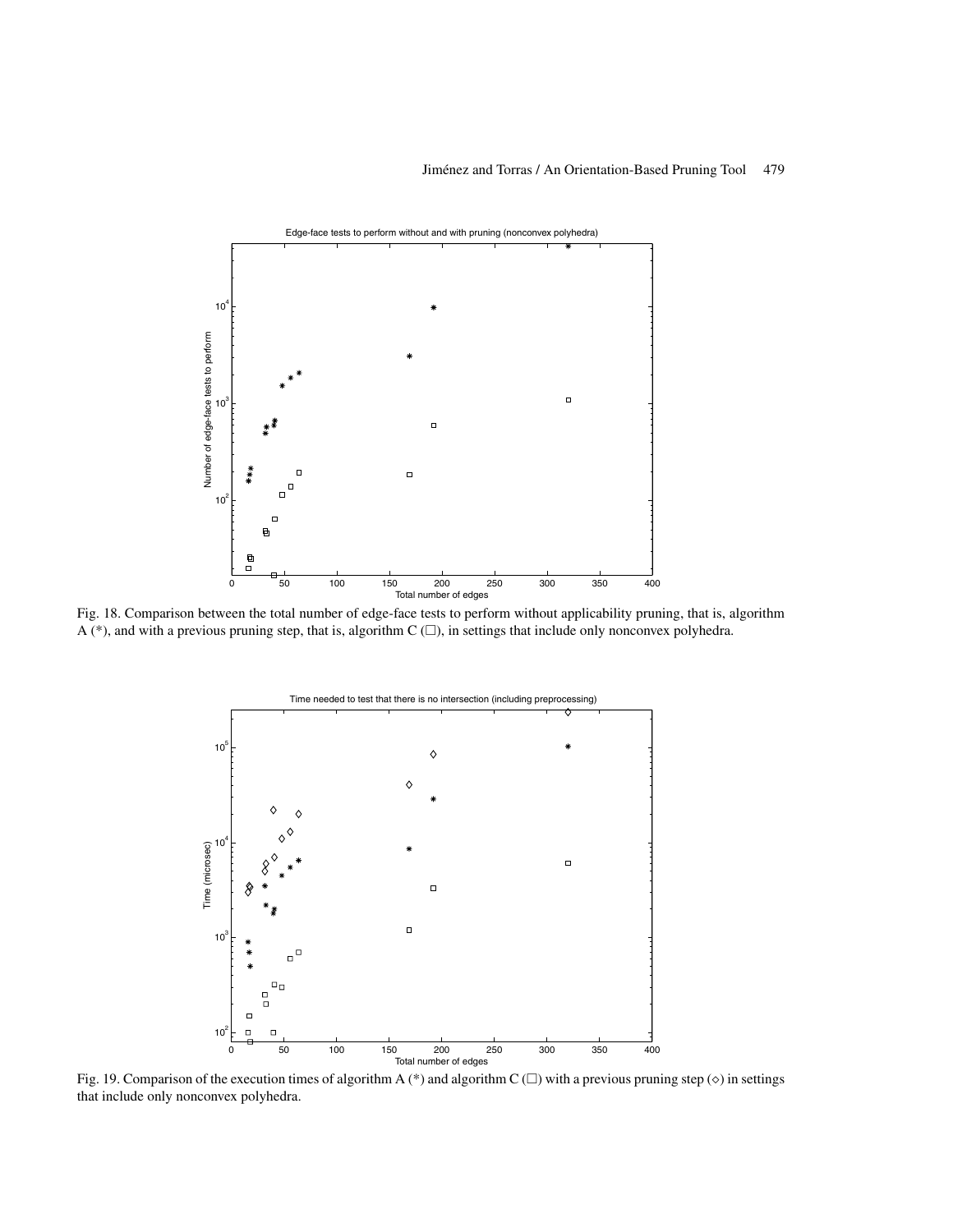against that of a well-known collision detection package (RAPID, v2.01, publicly available at http://www.cs.unc.edu/˜ geom/OBB/OBB.html). As a test bed, we used pairs of cubes having an increasing number of square prismatic holes arranged on square grids, as shown in Figure 20.

The two cubes are located and oriented such that the algorithms are forced to perform a high number of elemental intersection tests (e.g., for the case in which both cubes have  $12 \times 12$  holes, RAPID reports 22,947 contacts out of 576,267 box tests whereas algorithm C performs 171,400 edge-face intersection tests).

Figure 21 shows the increasing power of applicability pruning as the complexity of the setting grows. Again, we observe a linear growth of the number of edge-face tests to perform versus the quadratic growth of the total number of edge-face pairings.

The experimental results displayed in Figure 22 show that for such kinds of settings, our algorithm is one order of magnitude faster than RAPID in carrying out contact determination. For example, in the case of two cubes with  $12 \times 12$  holes each (e.g., having 3480 edges), algorithm C detects all contacts in 620 ms whereas RAPID needs 3051 ms. The gain in speed is attained at the expense of a much higher preprocessing time (Fig. 23). In the latter figure, times that are accounted for are searching the SFOG representation for determining all pairs of applicable features and extracting all possibly intersecting



Fig. 20. The type of workpiece used to compare the performances of algorithm C and RAPID. The faces of the polyhedron (displayed here for the case of  $6 \times 6$  holes) were triangulated with an implementation of Seidel's algorithm (the code was obtained at http://www.cs.unc.edu/˜dm/CODE/GEM/chapter.html). Remember that triangulation is a necessary previous step for RAPID but not for our algorithm.

edge-face pairings for algorithm C, whereas for RAPID the measured time corresponds to Seidel's triangulation plus the building up of the hierarchical data structures.

It should be noted that the purpose of the comparison with RAPID is just to show the potential of our approach. Thus, we have chosen the most favorable setting for our algorithm, namely, two objects with many concavities, placed in a way that many simultaneous contacts occur. Both algorithms are in some way complementary in the sense that pruning is based on volumetric aspects in RAPID whereas the algorithm presented here exploits orientation information. Thus, both approaches are not mutually exclusive, and possibilities exist for their integration.

## **8. Conclusion**

An orientation-based pruning strategy for reducing the computational effort in contact determination between general polyhedra was described. This strategy is based on applicability conditions and consists basically of reducing the number of edge-face pairs to be considered for intersection by taking into account that only a subset of all contacts between the features of two polyhedra is actually possible, if the relative orientation of the polyhedra does not change. It has to be stressed that in our approach, nonconvex polyhedra can be directly tested for interference without decomposing them into convex entities. Therefore, applicability pruning is a preprocessing step, like the usual practice of decomposing the polyhedra into convex entities, but it does not increase the complexity of the setting by introducing fictitious features, as the convex decomposition does.

Experiments carried out in settings with convex and nonconvex polyhedra show important savings in computational effort: contact determination based on the edge-face intersection test performs 10 to 100 times faster if a previous selection of candidate pairs based on the applicability conditions is performed. Although highly dependent on the specific geometry of the involved polyhedra, it can also be stated that these savings increase proportional to the complexity of the setting.

Our approach used alone, without a bounding volume hierarchy or any other encapsulation method, can outperform interference detection packages such as RAPID only under very restrictive conditions, namely, when polyhedral models with many concavities translate in close proximity, leading to the occurrence of many simultaneous contacts. This is a typical situation arising in assembly design and planning within CAD/CAM systems.

Moreover, both the edge-face intersection test and the proposed orientation-based pruning can be seen as general tools, which can be combined with other space and time bounding strategies and integrated in a given collision detection scheme.

Two issues deserve further attention. First, because many computer graphics applications depend on surface normals, several data structures have been proposed for encapsulating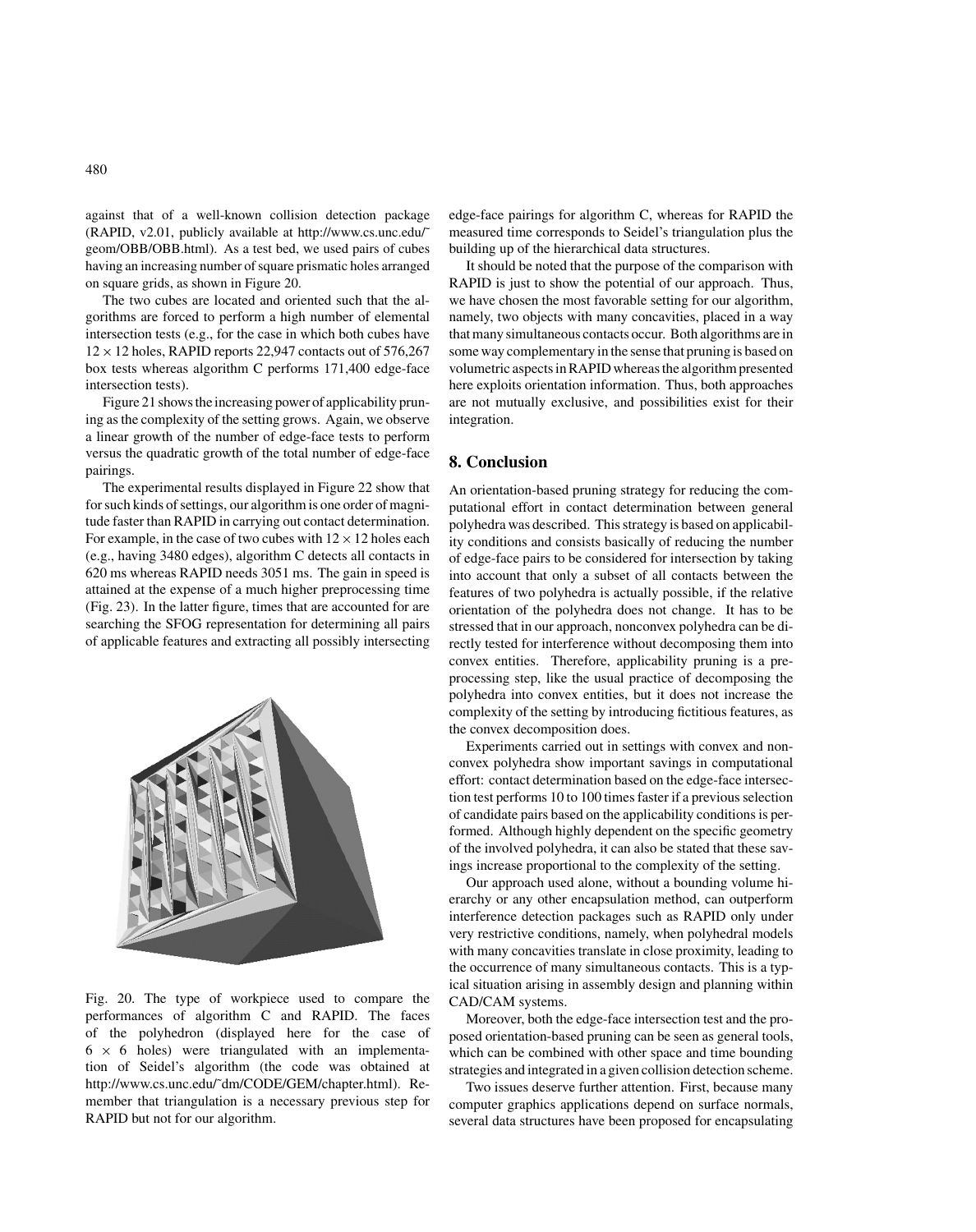

Fig. 21. Number of edge-face intersection tests to perform by algorithm  $C(\Box)$  against the total number of edge-face pairings (\*) for the setting in which two cubes have an increasing number of holes.



Fig. 22. Comparison of the execution times of the interference detection phase in algorithm C  $(\square)$  and RAPID ( $\circ$ ).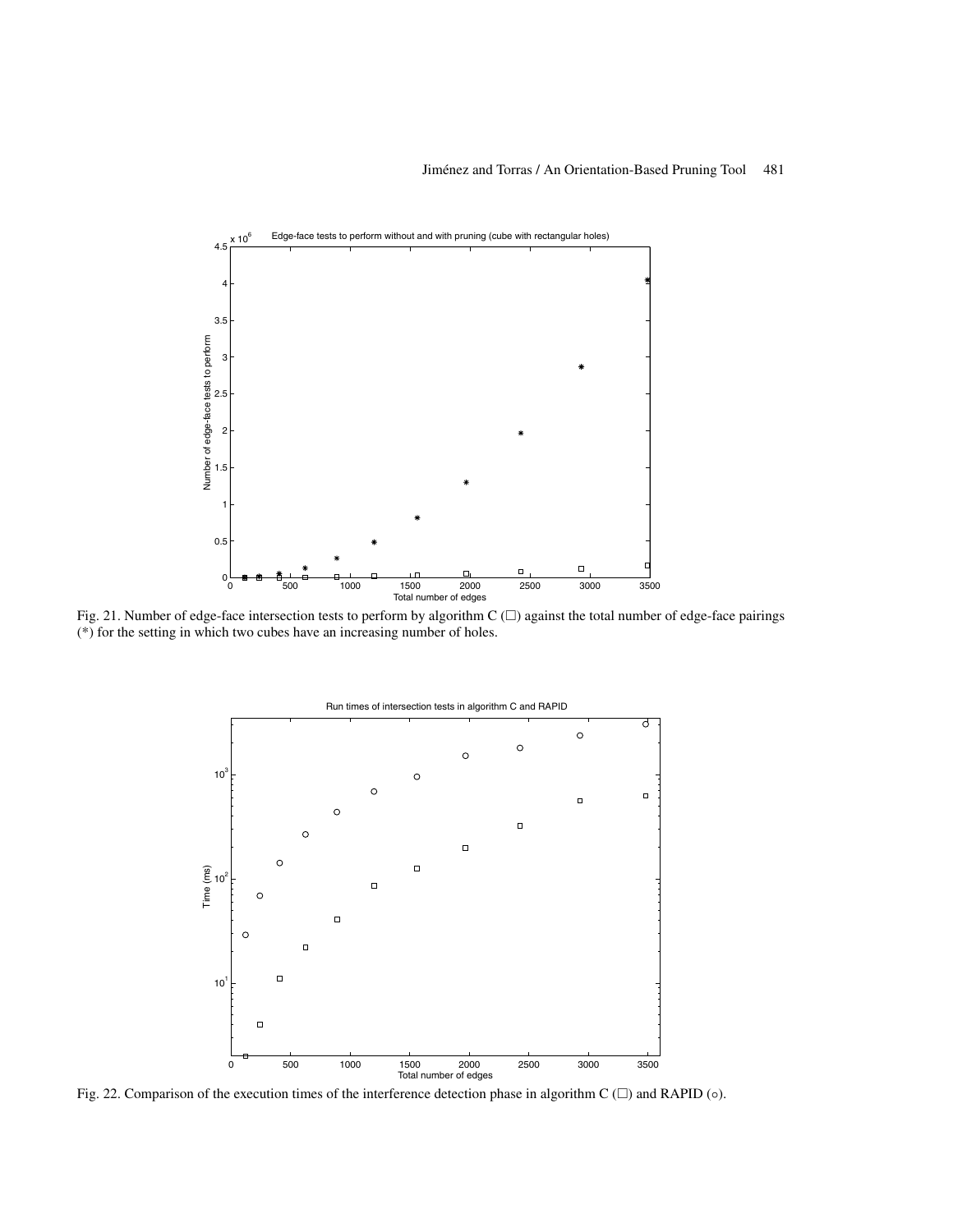

Fig. 23. Comparison of preprocessing times of algorithm  $C(\Box)$  and RAPID ( $\circ$ ). Preprocessing is various orders of magnitude slower for the former. However, it has to be performed only once in settings where objects are only allowed to translate.

surface orientations. Most of them were developed to tackle interactions between a point and a polyhedral model, but recently one such structure, namely the spatialized normal cone hierarchy, was applied in the computation of local distances in polyhedral settings (Johnson and Cohen 2001). We see this as the orientation-based counterpart effort to that of establishing hierarchies of bounding volumes, and therefore we would like to explore the possibility of integrating such type of hierarchy into our approach.

The other issue is that the applicability conditions are orientation dependent, which means that along trajectories that entail a change in the relative orientation of the polyhedra, new edge-face candidates arise while others become no longer valid. Therefore, one must be able to determine the intervals of isoapplicability, that is, the ranges of relative orientations along the trajectory—for which the same applicability conditions hold. In a trajectory parameterization approach, this means determining the values of the parameter where these changes occur, whereas in a multiple interference detection approach, a discretization of time based on isoapplicability will have to be considered (besides the standard discretization based on distance and relative velocities). The SFOG representation can be used to this end: the intervals of isoapplicability are delimited by the rotation events each time a node of one SFOG crosses an arc of the other one. These questions are addressed in Jiménez (1998), but devising an efficient method for computing all the rotation events for arbitrary changes in the relative orientation of the polyhedra is still an open issue.

## **Acknowledgments**

This paper provides a revised and extended account of results presented at the IEEE International Conference on Robotics and Automation (Jiménez and Torras 1996, 1999). This research was partially supported by the Spanish Science and Technology Commission (TAP99-1086-C03-01) and the Catalan Research Commission. We would like to thank two anonymous reviewers for their helpful comments.

#### **References**

- Agarwal, P. 1990. Partitioning arrangements of lines: ii. Applications. *Discrete Computational Geometry Siam Journal of Computing* 5:533–573.
- Agarwal, P., and Sharir, M. 1990. Red-blue intersection detection algorithm, with applications to motion planning and collision detection. *Siam Journal of Computing* 19:297–321.
- Basch, J., Guibas, L. J., and Ramkumar, G. D. 1996. Reporting red-blue intersections between connected sets of line segments. *4th European Symposium on Algorithms*, pp. 302–319.